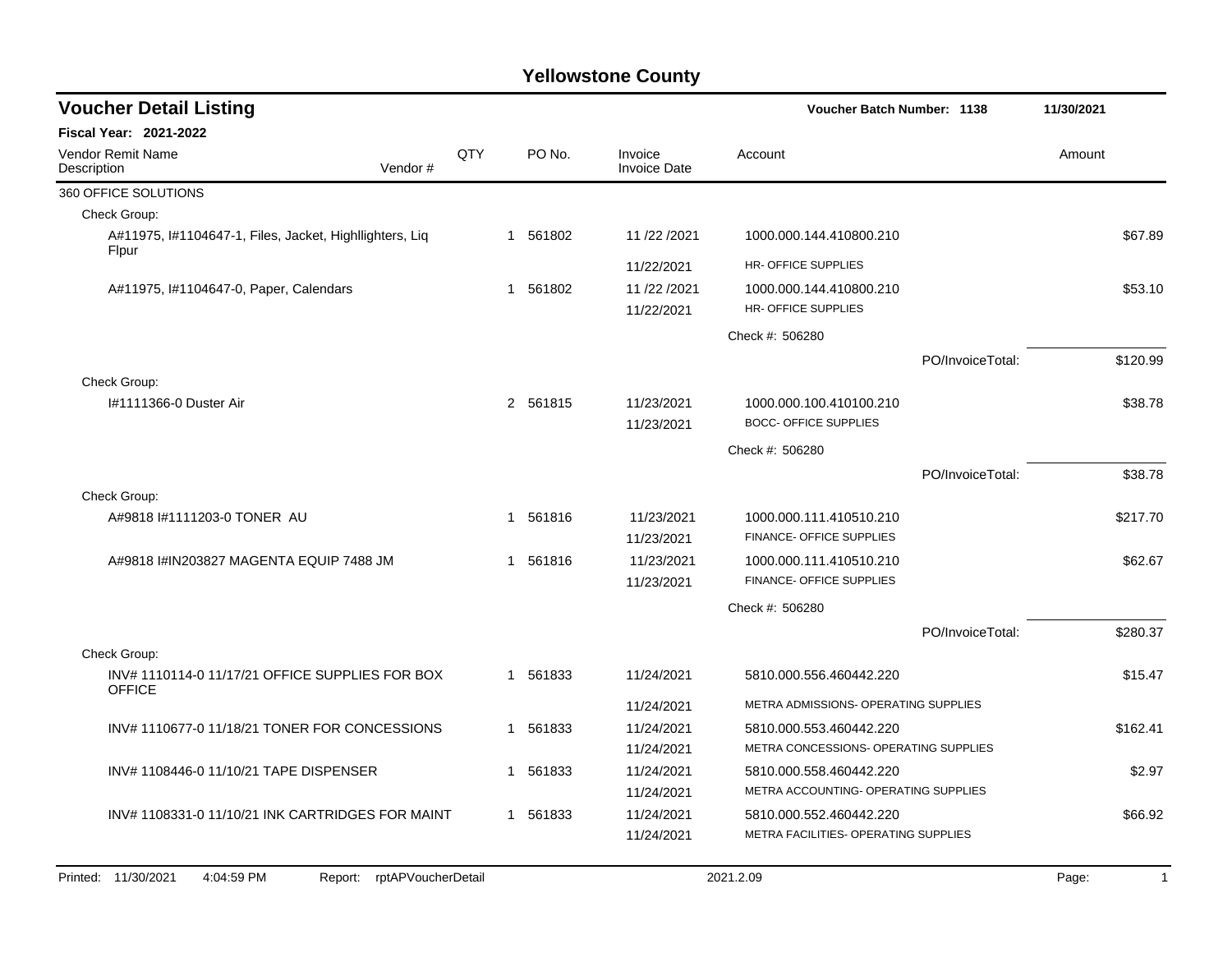| <b>Yellowstone County</b> |  |
|---------------------------|--|
|---------------------------|--|

| <b>Voucher Detail Listing</b>                 |                    |     |          |                                | <b>Voucher Batch Number: 1138</b>                               |                  | 11/30/2021              |
|-----------------------------------------------|--------------------|-----|----------|--------------------------------|-----------------------------------------------------------------|------------------|-------------------------|
| Fiscal Year: 2021-2022                        |                    |     |          |                                |                                                                 |                  |                         |
| Vendor Remit Name<br>Description              | Vendor#            | QTY | PO No.   | Invoice<br><b>Invoice Date</b> | Account                                                         |                  | Amount                  |
| INV#1107072-1 11/10/21 TONER                  |                    |     | 1 561833 | 11/24/2021                     | 5810.000.551.460442.210                                         |                  | \$134.50                |
|                                               |                    |     |          | 11/24/2021                     | METRA ADMIN- OFFICE SUPPLIES                                    |                  |                         |
|                                               |                    |     |          |                                | Check #: 506280                                                 |                  |                         |
|                                               |                    |     |          |                                |                                                                 | PO/InvoiceTotal: | \$382.27                |
| Check Group:                                  |                    |     |          |                                |                                                                 |                  |                         |
| A#9818 #1111203-1 TONER CK                    |                    |     | 1 561834 | 11/24/2021<br>11/24/2021       | 1000.000.111.410510.210<br>FINANCE- OFFICE SUPPLIES             |                  | \$332.68                |
|                                               |                    |     |          |                                | Check #: 506280                                                 |                  |                         |
|                                               |                    |     |          |                                |                                                                 | PO/InvoiceTotal: | \$332.68                |
| Check Group:                                  |                    |     |          |                                |                                                                 |                  |                         |
| I#1109467-2,; CALENDAR FOR ERIC               |                    |     | 1 561841 | 11/24/2021<br>11/24/2021       | 1000.000.115.410580.220<br>IT-OPERATING SUPPLIES                |                  | \$31.26                 |
|                                               |                    |     |          |                                | Check #: 506280                                                 |                  |                         |
|                                               |                    |     |          |                                |                                                                 | PO/InvoiceTotal: | \$31.26                 |
|                                               |                    |     |          |                                |                                                                 | Vendor Total:    | \$1,186.35              |
| ACE HARDWARE.                                 | 002250             |     |          |                                |                                                                 |                  |                         |
| Check Group:                                  |                    |     |          |                                |                                                                 |                  |                         |
| INV# 219927/1 11/17/21 TIRES FOR TRANSFORMERS |                    |     | 1 561822 | 11/24/2021<br>11/24/2021       | 5810.000.552.460442.220<br>METRA FACILITIES- OPERATING SUPPLIES |                  | \$287.82                |
|                                               |                    |     |          |                                | Check #: 506171                                                 |                  |                         |
|                                               |                    |     |          |                                |                                                                 | PO/InvoiceTotal: | \$287.82                |
|                                               |                    |     |          |                                |                                                                 | Vendor Total:    | \$287.82                |
| ANGEL LIND'S DAIRY INC                        |                    |     |          |                                |                                                                 |                  |                         |
| Check Group:                                  |                    |     |          |                                |                                                                 |                  |                         |
| I#8012665 A#YOUTHS / Dairy                    |                    |     | 1 561812 | 11/23/2021<br>11/23/2021       | 2399.000.235.420250.223<br>YSC-FOOD                             |                  | \$175.36                |
|                                               |                    |     |          |                                | Check #: 506172                                                 |                  |                         |
|                                               |                    |     |          |                                |                                                                 | PO/InvoiceTotal: | \$175.36                |
|                                               |                    |     |          |                                |                                                                 | Vendor Total:    | \$175.36                |
|                                               |                    |     |          |                                |                                                                 |                  |                         |
| Printed: 11/30/2021<br>4:04:59 PM<br>Report:  | rptAPVoucherDetail |     |          |                                | 2021.2.09                                                       |                  | $\overline{c}$<br>Page: |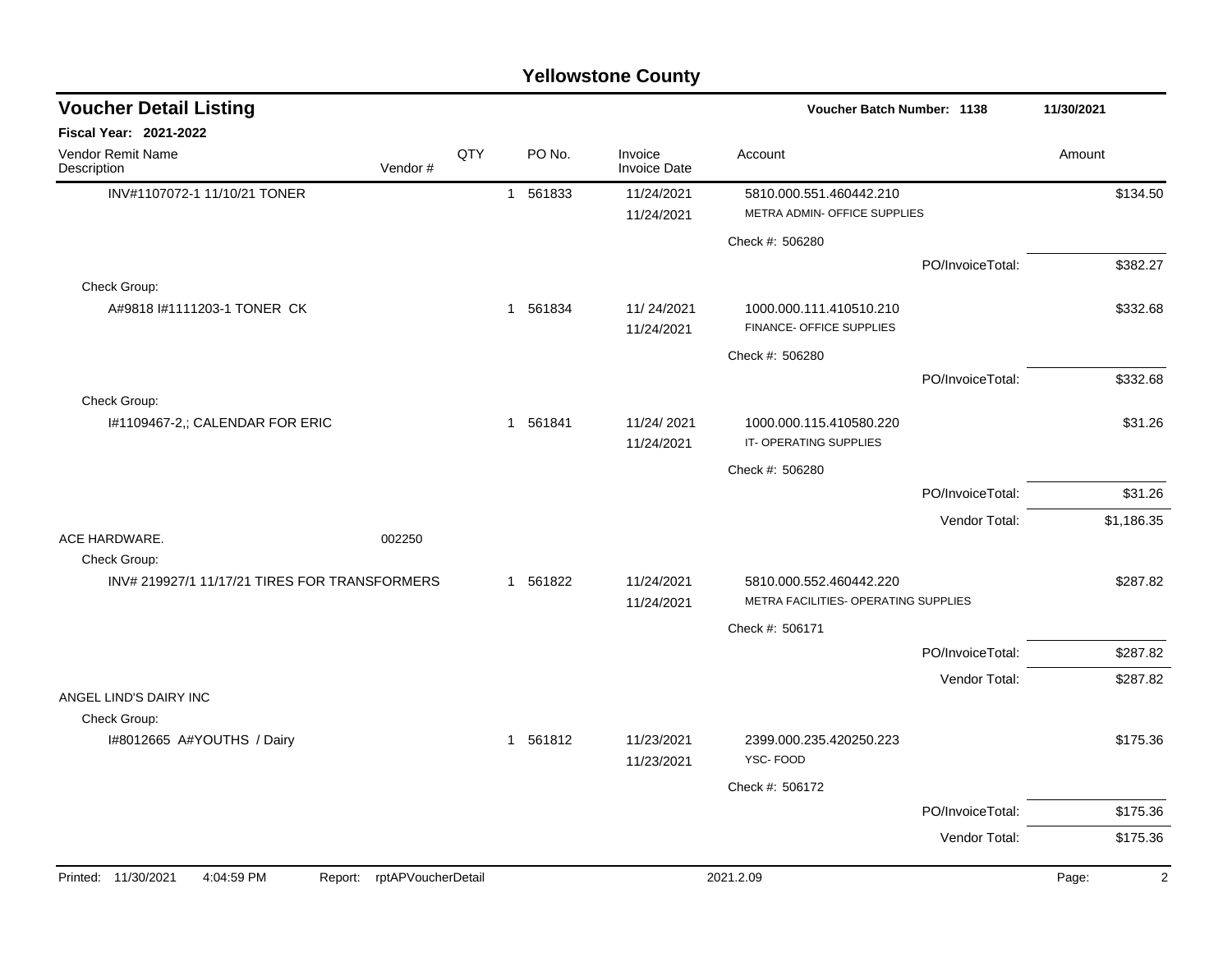| <b>Voucher Detail Listing</b>                                   |     |                        |                                | <b>Voucher Batch Number: 1138</b>                          |                  | 11/30/2021  |
|-----------------------------------------------------------------|-----|------------------------|--------------------------------|------------------------------------------------------------|------------------|-------------|
| <b>Fiscal Year: 2021-2022</b>                                   |     |                        |                                |                                                            |                  |             |
| Vendor Remit Name<br>Vendor#<br>Description                     | QTY | PO No.                 | Invoice<br><b>Invoice Date</b> | Account                                                    |                  | Amount      |
| BOB BARKER COMPANY, INC<br>001977                               |     |                        |                                |                                                            |                  |             |
| Check Group:                                                    |     |                        |                                |                                                            |                  |             |
| I#INV1695566 A#YELMT4:YELMT2 / Leg Irons                        |     | 1 561809               | 11/23/2021<br>11/23/2021       | 2399.000.235.420250.220<br>YSC- OPERATING SUPPLIES         |                  | \$125.20    |
| I#INV1694978 A#YELMT4:YELMT2 / Handcuffs, Leg<br>Irons          |     | 1 561809               | 11/23/2021                     | 2399.000.235.420250.220                                    |                  | \$692.86    |
|                                                                 |     |                        | 11/23/2021                     | YSC- OPERATING SUPPLIES                                    |                  |             |
|                                                                 |     |                        |                                | Check #: 506173                                            |                  |             |
|                                                                 |     |                        |                                |                                                            | PO/InvoiceTotal: | \$818.06    |
|                                                                 |     |                        |                                |                                                            | Vendor Total:    | \$818.06    |
| CATERPILLAR FINANCIAL SERVICES<br>Check Group:                  |     |                        |                                |                                                            |                  |             |
| BFLW REPL CK#487958 (TAX REFUNDS)                               |     | 1 561821               | 11/24/2021<br>11/24/2021       | 7915.000.000.020110.000<br>OLD WARRANTS - WARRANTS PAYABLE |                  | \$313.19    |
|                                                                 |     |                        |                                | Check #: 506174                                            |                  |             |
|                                                                 |     |                        |                                |                                                            | PO/InvoiceTotal: | \$313.19    |
|                                                                 |     |                        |                                |                                                            | Vendor Total:    | \$313.19    |
| CENTURYLINK.                                                    |     |                        |                                |                                                            |                  |             |
| Check Group:                                                    |     |                        |                                |                                                            |                  |             |
| A# 89610621 INV# 250747851 11/12/21 IP & DATA<br><b>SRVCS</b>   |     | 561832<br>$\mathbf{1}$ | 11/24/2021                     | 5810.000.552.460442.345                                    |                  | \$1,717.93  |
|                                                                 |     |                        | 11/24/2021                     | METRA FACILITIES- PHONE                                    |                  |             |
|                                                                 |     |                        |                                | Check #: 506175                                            |                  |             |
|                                                                 |     |                        |                                |                                                            | PO/InvoiceTotal: | \$1,717.93  |
|                                                                 |     |                        |                                |                                                            | Vendor Total:    | \$1,717.93  |
| <b>CITY OF BILLINGS</b><br>001775                               |     |                        |                                |                                                            |                  |             |
| Check Group:<br>DEC 2021 Stillwater Rent                        |     | 1 561807               | 11/23/2021<br>11/23/2021       | 1000.000.199.411800.530<br>MISC- RENT/LEASE                |                  | \$31,542.93 |
|                                                                 |     |                        |                                | Check #: 506176                                            |                  |             |
|                                                                 |     |                        |                                |                                                            | PO/InvoiceTotal: | \$31,542.93 |
| Printed: 11/30/2021<br>4:04:59 PM<br>Report: rptAPVoucherDetail |     |                        |                                | 2021.2.09                                                  |                  | Page:<br>3  |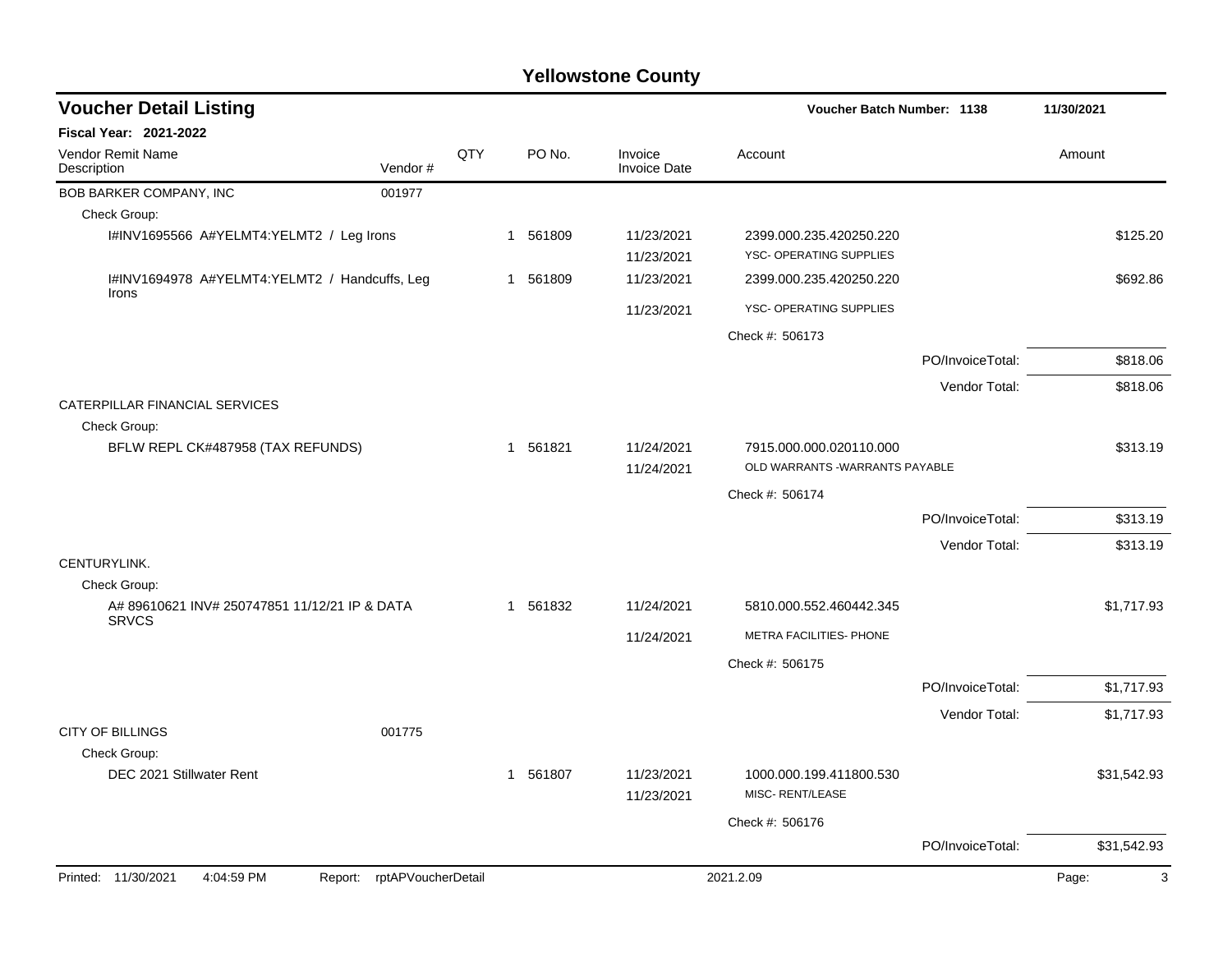| <b>Voucher Detail Listing</b>                            |         |     |          |                          | Voucher Batch Number: 1138                                       | 11/30/2021  |
|----------------------------------------------------------|---------|-----|----------|--------------------------|------------------------------------------------------------------|-------------|
| Fiscal Year: 2021-2022                                   |         |     |          |                          |                                                                  |             |
| Vendor Remit Name<br>Description                         | Vendor# | QTY | PO No.   | Invoice<br>Invoice Date  | Account                                                          | Amount      |
|                                                          |         |     |          |                          | Vendor Total:                                                    | \$31,542.93 |
| <b>CUMONT LLC</b>                                        |         |     |          |                          |                                                                  |             |
| Check Group:                                             |         |     |          |                          |                                                                  |             |
| C11919 Refund TY2021                                     |         |     | 1 561797 | 11/22/2021               | 7920.000.000.021100.000                                          | \$5.90      |
|                                                          |         |     |          | 11/22/2021               | REFUND REVOLVING DUE TO OTHER FUNDS                              |             |
|                                                          |         |     |          |                          | Check #: 506177                                                  |             |
|                                                          |         |     |          |                          | PO/InvoiceTotal:                                                 | \$5.90      |
|                                                          |         |     |          |                          | Vendor Total:                                                    | \$5.90      |
| CURRENT, INC.                                            |         |     |          |                          |                                                                  |             |
| Check Group:                                             |         |     |          |                          |                                                                  |             |
| S# 3583 11/18/21 REPLACE PRESSURE SWITCH                 |         |     | 1 561835 | 11/24/2021<br>11/24/2021 | 2830.000.414.430800.230<br>JUNK VEHICLE- REPAIR & MAINT SUPPLIES | \$248.00    |
|                                                          |         |     |          |                          | Check #: 506178                                                  |             |
|                                                          |         |     |          |                          | PO/InvoiceTotal:                                                 | \$248.00    |
|                                                          |         |     |          |                          | Vendor Total:                                                    | \$248.00    |
| <b>DIA EVENTS</b>                                        |         |     |          |                          |                                                                  |             |
| Check Group:                                             |         |     |          |                          |                                                                  |             |
| INV# 6707 11/19/21 MANNHEIM STEAMROLLER TIE-IN           |         |     | 1 561831 | 11/24/2021               | 5810.000.554.460442.398                                          | \$45.00     |
|                                                          |         |     |          | 11/24/2021               | METRA EVENTS-VARIABLE CONTRACT SERVICES                          |             |
| INV# 6708 11/19/21 PRICE IS RIGHT TIE-IN SERVICE<br>CALL |         |     | 1 561831 | 11/24/2021               | 5810.000.554.460442.398                                          | \$45.00     |
|                                                          |         |     |          | 11/24/2021               | METRA EVENTS-VARIABLE CONTRACT SERVICES                          |             |
|                                                          |         |     |          |                          | Check #: 506179                                                  |             |
|                                                          |         |     |          |                          | PO/InvoiceTotal:                                                 | \$90.00     |
|                                                          |         |     |          |                          | Vendor Total:                                                    | \$90.00     |
| <b>ECONOPRINT</b>                                        |         |     |          |                          |                                                                  |             |
| Check Group:                                             |         |     |          |                          |                                                                  |             |
| I#311447 GREEN LABELS                                    |         |     | 1 561792 | 11/22/2021               | 2300.000.136.420200.220                                          | \$567.32    |
|                                                          |         |     |          | 11/22/2021               | DETENTION- OPERATING SUPPLIES                                    |             |
|                                                          |         |     |          |                          |                                                                  |             |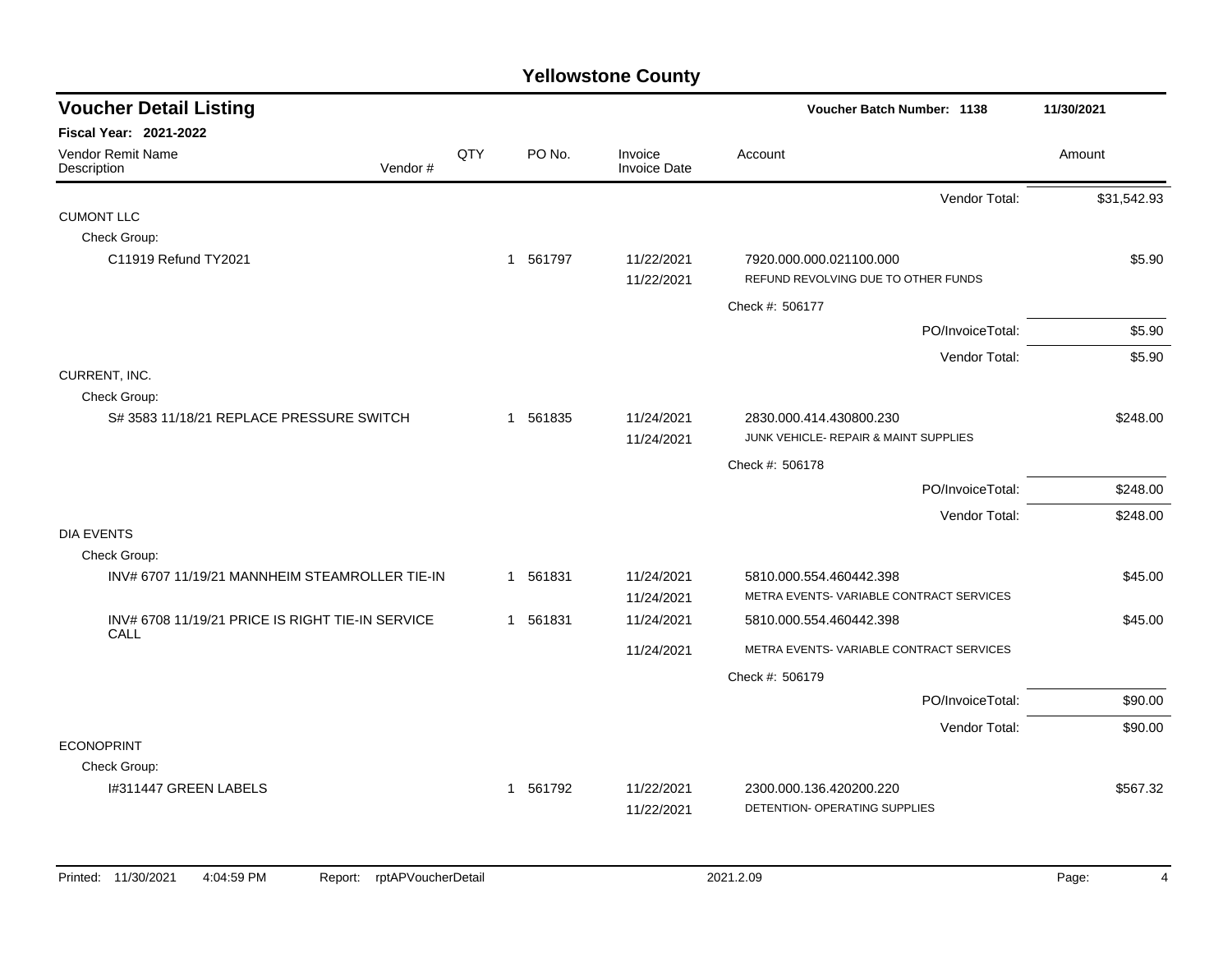| <b>Yellowstone County</b>                                       |     |              |        |                                |                                                          |                  |                     |  |  |  |
|-----------------------------------------------------------------|-----|--------------|--------|--------------------------------|----------------------------------------------------------|------------------|---------------------|--|--|--|
| <b>Voucher Detail Listing</b>                                   |     |              |        |                                | Voucher Batch Number: 1138                               |                  | 11/30/2021          |  |  |  |
| Fiscal Year: 2021-2022                                          |     |              |        |                                |                                                          |                  |                     |  |  |  |
| Vendor Remit Name<br>Vendor#<br>Description                     | QTY |              | PO No. | Invoice<br><b>Invoice Date</b> | Account                                                  |                  | Amount              |  |  |  |
| I#311445 COURTSHEETS GREEN                                      |     | $\mathbf{1}$ | 561792 | 11/22/2021<br>11/22/2021       | 2300.000.136.420200.220<br>DETENTION- OPERATING SUPPLIES |                  | \$112.02            |  |  |  |
| I#311445 COURTSHEETS TAN                                        |     | 1            | 561792 | 11/22/2021<br>11/22/2021       | 2300.000.136.420200.220<br>DETENTION- OPERATING SUPPLIES |                  | \$112.02            |  |  |  |
|                                                                 |     |              |        |                                | Check #: 506180                                          |                  |                     |  |  |  |
|                                                                 |     |              |        |                                |                                                          | PO/InvoiceTotal: | \$791.36            |  |  |  |
|                                                                 |     |              |        |                                |                                                          | Vendor Total:    | \$791.36            |  |  |  |
| ENGER, ROSEMARIE<br>Check Group:                                |     |              |        |                                |                                                          |                  |                     |  |  |  |
| VA BURIAL BENEFIT ERIC ENGER 9/11/21                            |     | 1            | 561799 | 11/22/2021<br>11/22/2021       | 1000.000.199.450200.396<br>MISC- FUNERAL EXPENSE/BURIALS |                  | \$250.00            |  |  |  |
|                                                                 |     |              |        |                                | Check #: 506181                                          |                  |                     |  |  |  |
|                                                                 |     |              |        |                                |                                                          | PO/InvoiceTotal: | \$250.00            |  |  |  |
|                                                                 |     |              |        |                                |                                                          | Vendor Total:    | \$250.00            |  |  |  |
| FERNELIUS, DARLENE<br>Check Group:                              |     |              |        |                                |                                                          |                  |                     |  |  |  |
| VA BURIAL BENEFIT JOHN H FERNELIUS 10/26/21                     |     | $\mathbf 1$  | 561798 | 11/22/2021<br>11/22/2021       | 1000.000.199.450200.396<br>MISC- FUNERAL EXPENSE/BURIALS |                  | \$250.00            |  |  |  |
|                                                                 |     |              |        |                                | Check #: 506182                                          |                  |                     |  |  |  |
|                                                                 |     |              |        |                                |                                                          | PO/InvoiceTotal: | \$250.00            |  |  |  |
|                                                                 |     |              |        |                                |                                                          | Vendor Total:    | \$250.00            |  |  |  |
| GILBERT, ARLISS<br>Check Group:                                 |     |              |        |                                |                                                          |                  |                     |  |  |  |
| VA BURIAL BENEFIT HARLAN W GILBERT 10/30/21                     |     | 1            | 561800 | 11/22/2021<br>11/22/2021       | 1000.000.199.450200.396<br>MISC- FUNERAL EXPENSE/BURIALS |                  | \$250.00            |  |  |  |
|                                                                 |     |              |        |                                | Check #: 506183                                          |                  |                     |  |  |  |
|                                                                 |     |              |        |                                |                                                          | PO/InvoiceTotal: | \$250.00            |  |  |  |
|                                                                 |     |              |        |                                |                                                          | Vendor Total:    | \$250.00            |  |  |  |
| <b>KENT, MARTIN</b><br>Check Group:                             |     |              |        |                                |                                                          |                  |                     |  |  |  |
| 4:04:59 PM<br>Report: rptAPVoucherDetail<br>Printed: 11/30/2021 |     |              |        |                                | 2021.2.09                                                |                  | $\sqrt{5}$<br>Page: |  |  |  |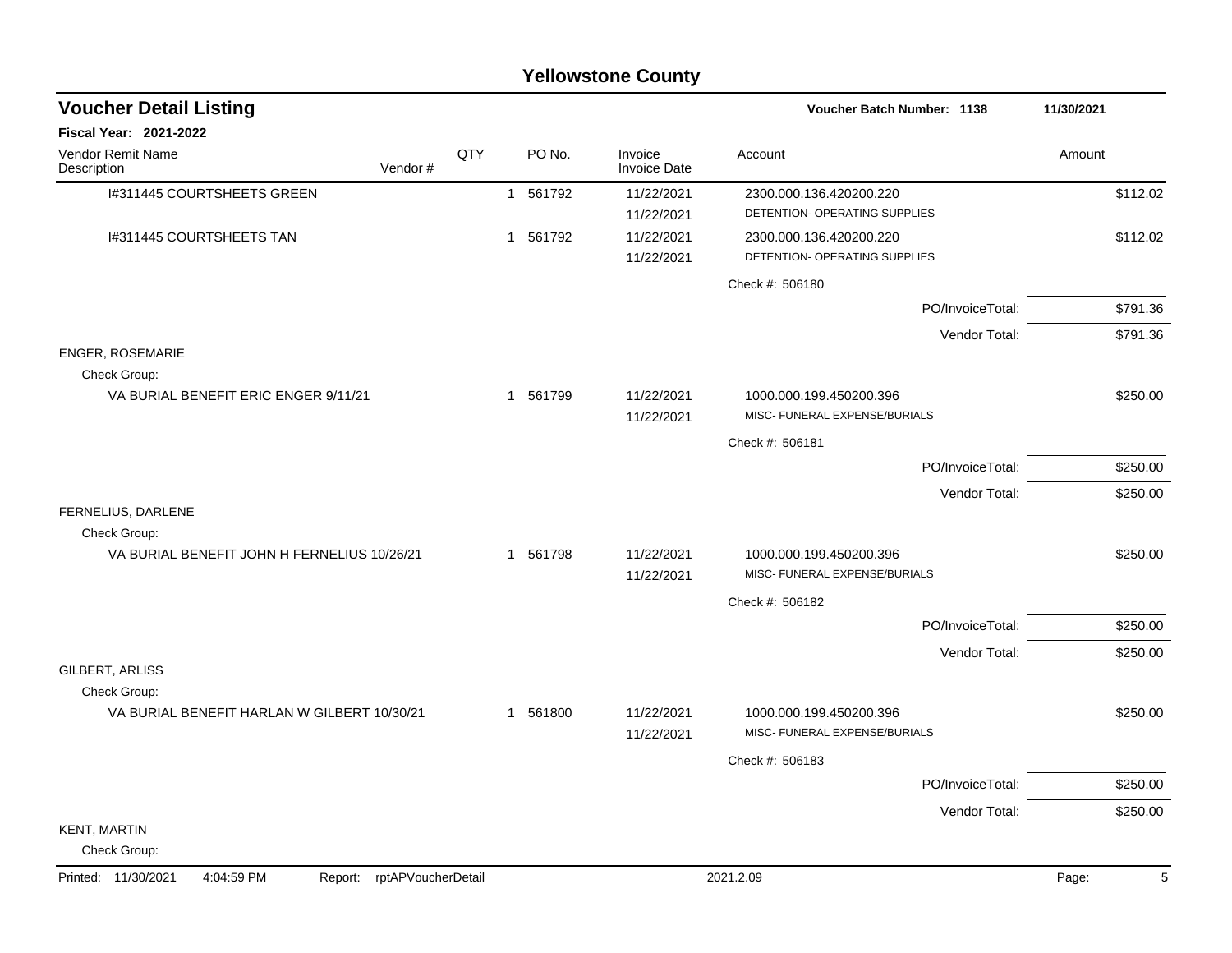| <b>Voucher Detail Listing</b>                                            |     |  |          |                                | <b>Voucher Batch Number: 1138</b>     |                  | 11/30/2021 |
|--------------------------------------------------------------------------|-----|--|----------|--------------------------------|---------------------------------------|------------------|------------|
| <b>Fiscal Year: 2021-2022</b>                                            |     |  |          |                                |                                       |                  |            |
| <b>Vendor Remit Name</b><br>Description<br>Vendor#                       | QTY |  | PO No.   | Invoice<br><b>Invoice Date</b> | Account                               |                  | Amount     |
| Writ SM 19 5209<br>#21002829 Kent v. Falcon Ck. #1372830 - Advanced Care |     |  | 1 561805 | 11/22/2021                     | 7151.000.000.021250.000               |                  | \$517.68   |
| <b>Hospital A101-97361</b>                                               |     |  |          | 11/22/2021                     | SHERIFF WRITS & NOTICES DUE TO OTHERS |                  |            |
|                                                                          |     |  |          |                                | Check #: 506184                       |                  |            |
|                                                                          |     |  |          |                                |                                       | PO/InvoiceTotal: | \$517.68   |
|                                                                          |     |  |          |                                |                                       | Vendor Total:    | \$517.68   |
| <b>KUENNEN, STEVEN</b><br>Check Group:                                   |     |  |          |                                |                                       |                  |            |
| VA BURIAL BENEFIT BERNARD A KUENNEN 8/10/21                              |     |  | 1 561793 | 11/22/2021                     | 1000.000.199.450200.396               |                  | \$250.00   |
|                                                                          |     |  |          | 11/22/2021                     | MISC- FUNERAL EXPENSE/BURIALS         |                  |            |
|                                                                          |     |  |          |                                | Check #: 506185                       |                  |            |
|                                                                          |     |  |          |                                |                                       | PO/InvoiceTotal: | \$250.00   |
|                                                                          |     |  |          |                                |                                       | Vendor Total:    | \$250.00   |
| MASTERCARD METRAPARK CONCESSIONS<br>Check Group: METRAPARK CONC          |     |  |          |                                |                                       |                  |            |
| A# 9144 10/28/21 SERV SAFE CLASS FOR LYNN                                |     |  | 1 561839 | 11/24/2021                     | 5810.000.551.460442.380               |                  | \$179.00   |
| <b>MILLER</b>                                                            |     |  |          |                                |                                       |                  |            |
| MASTERCARD<br><b>P-Card Payee:</b>                                       |     |  |          | 11/24/2021                     | METRA ADMIN- TRAINING                 |                  |            |
| A# 9144 10/29/21 WALMART - FOOD PRODUCT FOR<br><b>MASTERPLAN MTG</b>     |     |  | 1 561839 | 11/24/2021                     | 5810.000.553.460442.228               |                  | \$187.50   |
| P-Card Payee:<br>MASTERCARD                                              |     |  |          | 11/24/2021                     | METRA CONCESSIONS- FOOD-CATERING      |                  |            |
| A#9144 11/17/21 SAM'S CLUB FOOD PRODUCT FOR<br><b>CONCESSIONS</b>        |     |  | 1 561839 | 11/24/2021                     | 5810.000.553.460442.228               |                  | \$379.99   |
| P-Card Payee:<br>MASTERCARD                                              |     |  |          | 11/24/2021                     | METRA CONCESSIONS- FOOD-CATERING      |                  |            |
| A# 9144 11/18/21 SAM'S CLUB MANNHEIM<br><b>HOSPITALITY</b>               |     |  | 1 561839 | 11/24/2021                     | 5810.000.553.460442.228               |                  | \$61.00    |
| MASTERCARD<br>P-Card Payee:                                              |     |  |          | 11/24/2021                     | METRA CONCESSIONS- FOOD-CATERING      |                  |            |
| A#9144 11/17/21 ALBERTSON'S FOOD PRODUCT<br><b>CONCESSIONS</b>           |     |  | 1 561839 | 11/24/2021                     | 5810.000.553.460442.223               |                  | \$73.25    |
| P-Card Payee:<br>MASTERCARD                                              |     |  |          | 11/24/2021                     | METRA CONCESSIONS- FOOD               |                  |            |
|                                                                          |     |  |          |                                | Check #: 506208                       |                  |            |
|                                                                          |     |  |          |                                |                                       | PO/InvoiceTotal: | \$880.74   |
|                                                                          |     |  |          |                                |                                       |                  |            |
| Printed: 11/30/2021<br>4:04:59 PM<br>rptAPVoucherDetail<br>Report:       |     |  |          |                                | 2021.2.09                             |                  | Page:      |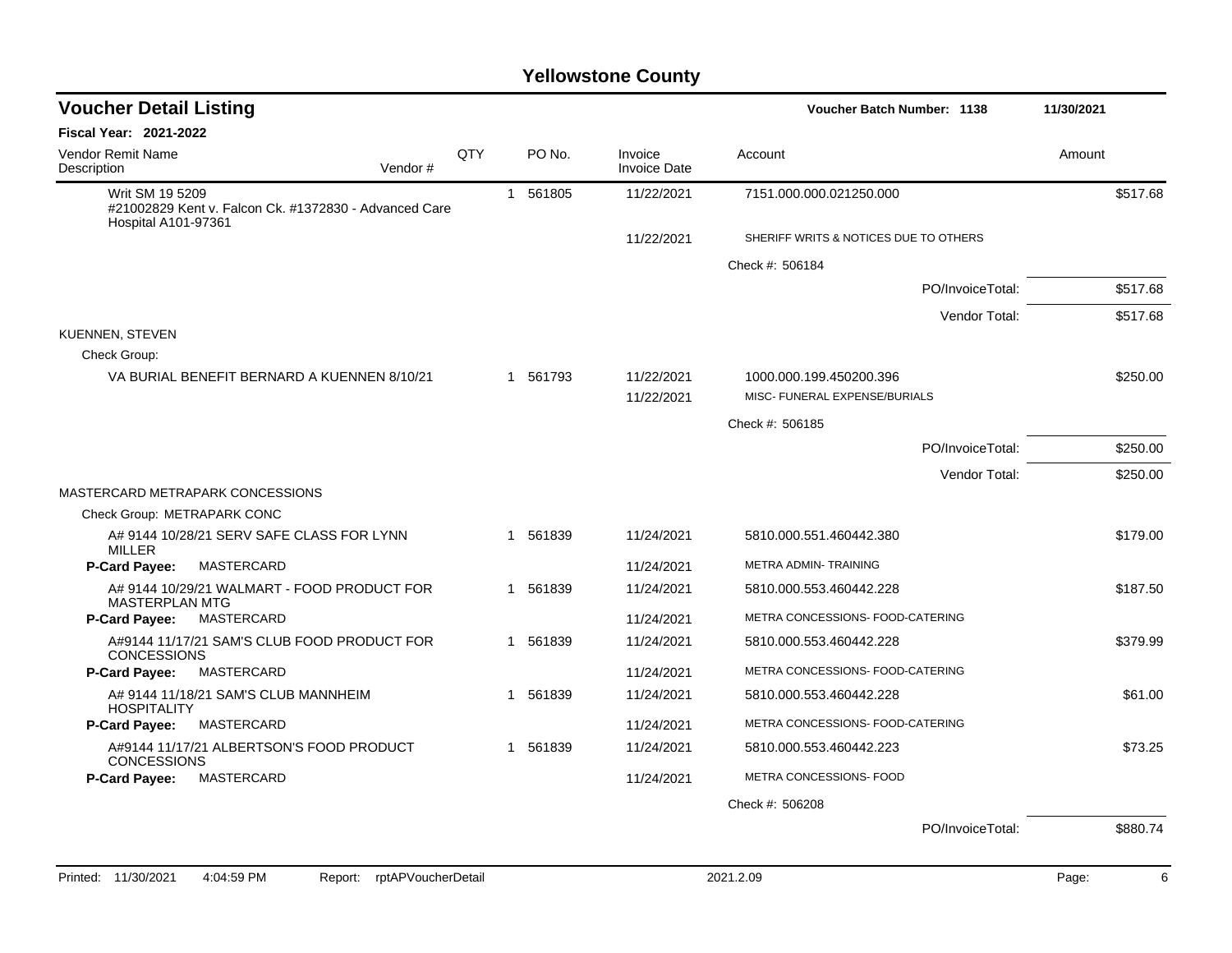| <b>Voucher Detail Listing</b>             |         |     |          |                                | <b>Voucher Batch Number: 1138</b> |                  | 11/30/2021 |
|-------------------------------------------|---------|-----|----------|--------------------------------|-----------------------------------|------------------|------------|
| <b>Fiscal Year: 2021-2022</b>             |         |     |          |                                |                                   |                  |            |
| Vendor Remit Name<br>Description          | Vendor# | QTY | PO No.   | Invoice<br><b>Invoice Date</b> | Account                           |                  | Amount     |
|                                           |         |     |          |                                |                                   | Vendor Total:    | \$880.74   |
| MASTERCARD V WEBER                        | 041609  |     |          |                                |                                   |                  |            |
| Check Group: V WEBER                      |         |     |          |                                |                                   |                  |            |
| A#9886 / Food                             |         |     | 1 561806 | 11/23/2021                     | 2399.000.235.420250.223           |                  | \$54.90    |
| P-Card Payee:<br>MASTERCARD               |         |     |          | 11/23/2021                     | YSC-FOOD                          |                  |            |
| A#9886 / Planner for Val                  |         |     | 1 561806 | 11/23/2021                     | 2399.000.235.420250.210           |                  | \$18.95    |
| <b>MASTERCARD</b><br><b>P-Card Payee:</b> |         |     |          | 11/23/2021                     | YSC- OFFICE SUPPLIES              |                  |            |
| A#9886 / Membership                       |         | 1   | 561806   | 11/23/2021                     | 2399.000.235.420250.330           |                  | \$12.99    |
| <b>P-Card Payee:</b><br>MASTERCARD        |         |     |          | 11/23/2021                     | YSC- MEMBERSHIP & DUES            |                  |            |
| A#9886 / Disinfectant                     |         |     | 1 561806 | 11/23/2021                     | 2399.000.235.420250.224           |                  | \$56.60    |
| MASTERCARD<br><b>P-Card Payee:</b>        |         |     |          | 11/23/2021                     | YSC- JANITORIAL SUPPLIES          |                  |            |
| A#9886 / Archery Supplies                 |         |     | 1 561806 | 11/23/2021                     | 2399.000.235.420250.225           |                  | \$7.00     |
| <b>MASTERCARD</b><br>P-Card Payee:        |         |     |          | 11/23/2021                     | <b>YSC- RECREATION SUPPLIES</b>   |                  |            |
|                                           |         |     |          |                                | Check #: 506209                   |                  |            |
|                                           |         |     |          |                                |                                   | PO/InvoiceTotal: | \$150.44   |
|                                           |         |     |          |                                |                                   | Vendor Total:    | \$150.44   |
| MASTERCARD YOUTH SERVICE CENTER           |         |     |          |                                |                                   |                  |            |
| Check Group: YOUTH SERVICES               |         |     |          |                                |                                   |                  |            |
| A#2787/ Food                              |         |     | 1 561811 | 11/23/2021                     | 2399.000.235.420250.223           |                  | \$36.38    |
| P-Card Payee:<br>MASTERCARD               |         |     |          | 11/23/2021                     | YSC-FOOD                          |                  |            |
| A#2787/ Food                              |         |     | 1 561811 | 11/23/2021                     | 2399.000.235.420250.223           |                  | \$32.55    |
| MASTERCARD<br><b>P-Card Payee:</b>        |         |     |          | 11/23/2021                     | YSC-FOOD                          |                  |            |
| A#2787 /Shampoo                           |         |     | 1 561811 | 11/23/2021                     | 2399.000.235.420250.220           |                  | \$39.36    |
| MASTERCARD<br><b>P-Card Payee:</b>        |         |     |          | 11/23/2021                     | YSC- OPERATING SUPPLIES           |                  |            |
| A#2787 / Food                             |         |     | 1 561811 | 11/23/2021                     | 2399.000.235.420250.223           |                  | \$394.21   |
| MASTERCARD<br>P-Card Payee:               |         |     |          | 11/23/2021                     | YSC-FOOD                          |                  |            |
| A#2787/ Towels                            |         |     | 1 561811 | 11/23/2021                     | 2399.000.235.420250.224           |                  | \$16.98    |
| P-Card Payee:<br>MASTERCARD               |         |     |          | 11/23/2021                     | YSC- JANITORIAL SUPPLIES          |                  |            |
| A#2787/ Meds                              |         | 1   | 561811   | 11/23/2021                     | 2399.000.235.420250.222           |                  | \$16.98    |
| MASTERCARD<br>P-Card Payee:               |         |     |          | 11/23/2021                     | YSC- CHEM/LAB/MED SUPPLIES        |                  |            |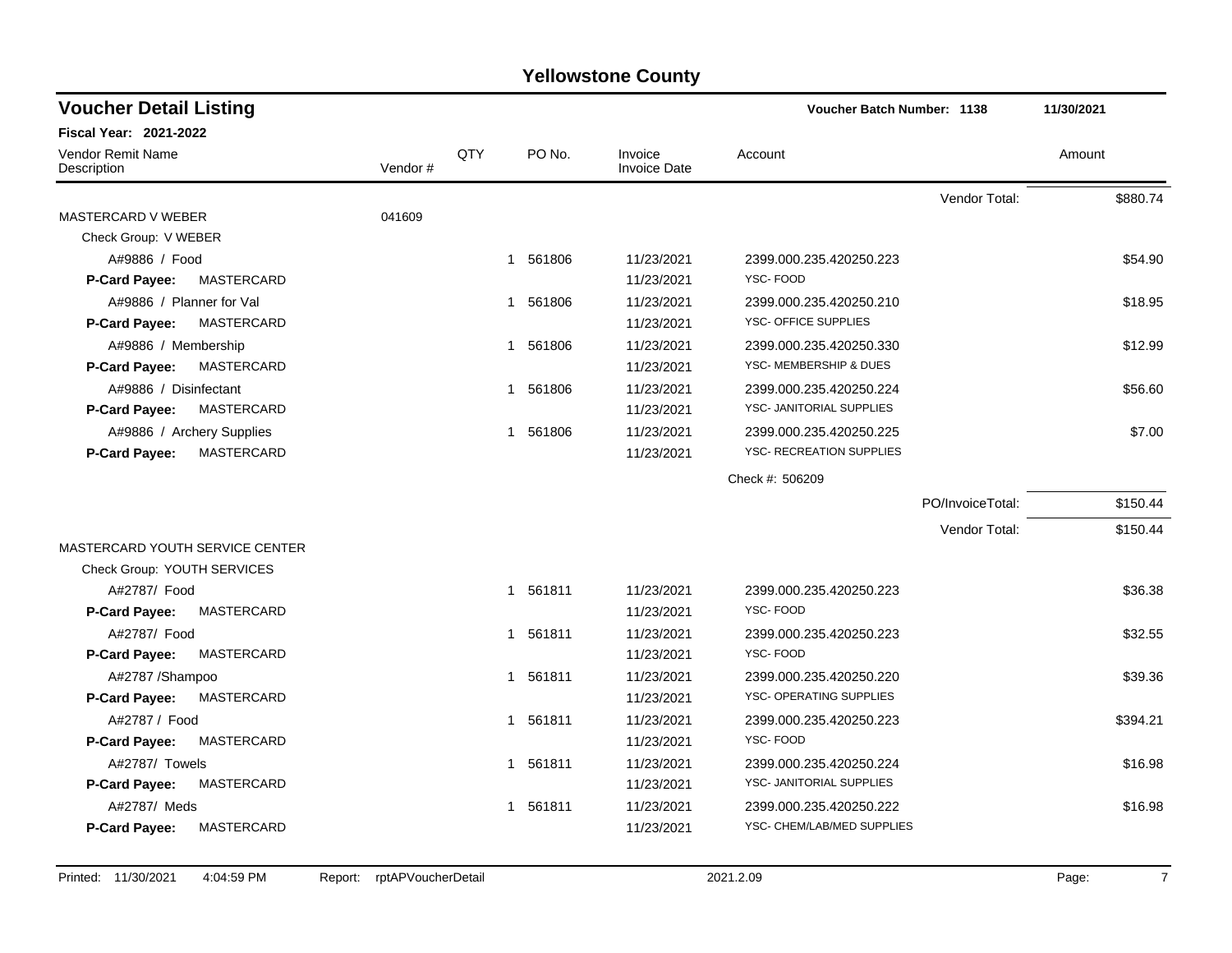#### A#2787/ Food 1 561811 11/23/2021 2399.000.235.420250.223 \$222.08 **P-Card Payee:** MASTERCARD 11/23/2021 YSC- FOOD A#2787 / Batteries 6 1 561811 11/23/2021 2399.000.235.420250.220 572.92 **P-Card Payee:** MASTERCARD **National Support of the Card Payee:** MASTERCARD 11/23/2021 YSC- OPERATING SUPPLIES A#2787 / Baking supplies 63.36 P-Card Payee: MASTERCARD **P-Card Payee:** MASTERCARD 11/23/2021 YSC- FOOD SUPPLIES A#2787/ Towels 1 561811 11/23/2021 2399.000.235.420250.224 \$16.98 **P-Card Payee:** MASTERCARD 11/23/2021 YSC- JANITORIAL SUPPLIES A#2787/ Paper plates, platters 1 11/23/2021 1561811 11/23/2021 1561811 11/23/2021 2399.000.235.420250.221 P-Card Payee: MASTERCARD **P-Card Payee:** MASTERCARD 11/23/2021 YSC- FOOD SUPPLIES A#2787/ Band-Aids 1 561811 11/23/2021 2399.000.235.420250.222 \$21.96 P-Card Payee: MASTERCARD **P-Card Payee:** MASTERCARD 11/23/2021 YSC- CHEM/LAB/MED SUPPLIES A#2787/ Soap, Shampoo 1 1 561811 11/23/2021 2399.000.235.420250.220 \$109.06 **P-Card Payee:** MASTERCARD MASTER ARE CONSIDERED ASSESSED A 21/23/2021 YSC- OPERATING SUPPLIES A#2787/ Clothing 349.90 (1/23/2021 2399.000.235.420250.226 549.90 **P-Card Payee:** MASTERCARD **NASTER ALL CONSUMING A SECULAR AREA CONSUMING A UNIFORMS 11/23/2021** YSC- CLOTHING & UNIFORMS A#2787 / Food 3253.04 1 561811 11/23/2021 2399.000.235.420250.223 \$253.04 **P-Card Payee:** MASTERCARD **11/23/2021** YSC- FOOD A#2787/ Education Supplies 6148.56 (11/23/2021 11/23/2021 11/23/2021 11/23/2021 11/23/2021 11/23/2021 11/23/2021 11/23/2021 11/23/2021 11/23/2021 11/23/2021 11/23/2021 11/23/2021 11/23/2021 11/23/2021 11/23/2021 11/23/2021 **P-Card Payee:** MASTERCARD 11/23/2021 YSC- OTHER EDUCATION COSTS A#2787/ Food 1 561811 11/23/2021 2399.000.235.420250.223 \$175.46 **P-Card Payee:** MASTERCARD 11/23/2021 YSC- FOOD A#2787/ Recreation 1 11/23/2021 2399.000.235.420250.225 \$33.94 **P-Card Payee:** MASTERCARD 11/23/2021 YSC- RECREATION SUPPLIES A#2787/ Education 1 561811 11/23/2021 2399.000.235.420250.381 542.96 **P-Card Payee:** MASTERCARD 11/23/2021 YSC- OTHER EDUCATION COSTS A#2787 / Recreation 1 561811 11/23/2021 2399.000.235.420250.225 \$31.99 **P-Card Payee:** MASTERCARD 11/23/2021 YSC- RECREATION SUPPLIES A#2787/ Education Supplies 611.94 \$11.94 (\$10.94 \$11.94 ) 11/23/2021 11/23/2021 2399.000.235.420250.381 **P-Card Payee:** MASTERCARD 11/23/2021 YSC- OTHER EDUCATION COSTS **Voucher Batch Number:** Vendor Remit Name **Description Voucher Detail Listing Fiscal Year: 2021-2022 1138 11/30/2021** PO No. Invoice Account Amount Amount Amount Amount Vendor # QTY Invoice Date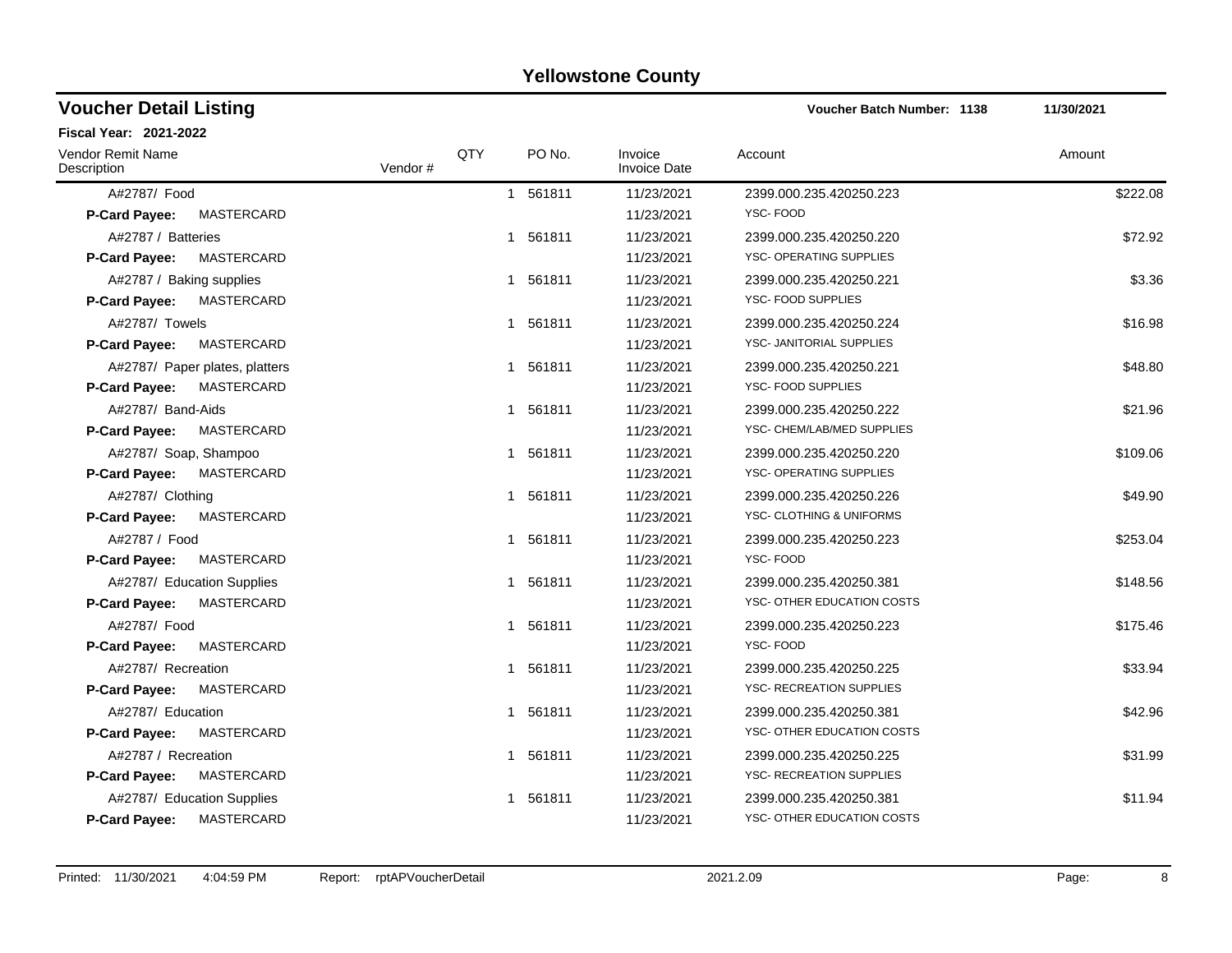|                                                                 |     |              |          | <b>I GILOWSLOTIE COUTILY</b>   |                                                       |            |
|-----------------------------------------------------------------|-----|--------------|----------|--------------------------------|-------------------------------------------------------|------------|
| <b>Voucher Detail Listing</b>                                   |     |              |          |                                | Voucher Batch Number: 1138                            | 11/30/2021 |
| Fiscal Year: 2021-2022                                          |     |              |          |                                |                                                       |            |
| <b>Vendor Remit Name</b><br>Description<br>Vendor#              | QTY |              | PO No.   | Invoice<br><b>Invoice Date</b> | Account                                               | Amount     |
| A#2787 / Napkins, Platers                                       |     | $\mathbf{1}$ | 561811   | 11/23/2021                     | 2399.000.235.420250.221                               | \$47.52    |
| MASTERCARD<br><b>P-Card Payee:</b>                              |     |              |          | 11/23/2021                     | YSC- FOOD SUPPLIES                                    |            |
| A#2787/ Shampoo                                                 |     | 1            | 561811   | 11/23/2021                     | 2399.000.235.420250.220                               | \$19.36    |
| MASTERCARD<br>P-Card Payee:                                     |     |              |          | 11/23/2021                     | YSC- OPERATING SUPPLIES                               |            |
| A#2787/ Food                                                    |     |              | 1 561811 | 11/23/2021                     | 2399.000.235.420250.223                               | \$130.01   |
| <b>MASTERCARD</b><br><b>P-Card Payee:</b>                       |     |              |          | 11/23/2021                     | YSC-FOOD                                              |            |
|                                                                 |     |              |          |                                | Check #: 506210                                       |            |
|                                                                 |     |              |          |                                | PO/InvoiceTotal:                                      | \$1,976.30 |
|                                                                 |     |              |          |                                | Vendor Total:                                         | \$1,976.30 |
| METRAPARK PETTY CASH<br>011084                                  |     |              |          |                                |                                                       |            |
| Check Group:                                                    |     |              |          |                                |                                                       |            |
| INV# 571856 10/8/21 MILEAGE DARCIE TEMPEL                       |     |              | 1 561826 | 11/24/2021                     | 5810.000.551.460442.370                               | \$28.00    |
|                                                                 |     |              |          | 11/24/2021                     | METRA ADMIN- TRAVEL/MOVING                            |            |
| INV# 571857 10/18/21 CHALK FOR FLOORS                           |     | 1            | 561826   | 11/24/2021                     | 5810.000.552.460442.220                               | \$15.62    |
|                                                                 |     |              |          | 11/24/2021                     | METRA FACILITIES- OPERATING SUPPLIES                  |            |
| INV# 571858 10/27/21 FUSE                                       |     | 1            | 561826   | 11/24/2021                     | 5810.000.552.460442.230                               | \$4.82     |
|                                                                 |     |              |          | 11/24/2021                     | <b>METRA FACILITIES- REPAIR &amp; MAINT SUPPLIES</b>  |            |
| INV# 571859 10/29/21 MILEAGE SUSAN KAAS                         |     | 1            | 561826   | 11/24/2021                     | 5810.000.551.460442.370                               | \$48.72    |
|                                                                 |     |              |          | 11/24/2021                     | METRA ADMIN- TRAVEL/MOVING                            |            |
| INV# 571860 11/5/21 MILEAGE DEB CHRISTENSEN                     |     |              | 1 561826 | 11/24/2021                     | 5810.000.551.460442.370                               | \$47.60    |
|                                                                 |     |              |          | 11/24/2021                     | METRA ADMIN-TRAVEL/MOVING                             |            |
| INV# 571861 11/10/21 MEMORY CARD                                |     |              | 1 561826 | 11/24/2021                     | 5810.000.552.460442.220                               | \$13.99    |
|                                                                 |     |              |          | 11/24/2021                     | METRA FACILITIES- OPERATING SUPPLIES                  |            |
| INV# 571862 11/20/21 CATERING FOOD PROD - PRICE                 |     |              | 1 561826 | 11/24/2021                     | 5810.000.553.460442.228                               | \$25.21    |
| <b>IS RIGHT</b>                                                 |     |              |          | 11/24/2021                     | METRA CONCESSIONS- FOOD-CATERING                      |            |
| INV# 571863 11/22/21 FUEL FOR RECOVERED STOLEN                  |     |              | 1 561826 | 11/24/2021                     | 5810.000.552.460442.231                               | \$10.00    |
| <b>METRA TRUCK</b>                                              |     |              |          |                                | METRA FACILITIES- GAS-OIL-GREASE-ETC                  |            |
|                                                                 |     |              |          | 11/24/2021                     |                                                       |            |
| INV# 571864 11/22/21 MILEAGE SUSAN KAAS                         |     | 1            | 561826   | 11/24/2021                     | 5810.000.551.460442.370<br>METRA ADMIN- TRAVEL/MOVING | \$47.04    |
|                                                                 |     |              |          | 11/24/2021                     |                                                       |            |
|                                                                 |     |              |          |                                | Check #: 506186                                       |            |
| Printed: 11/30/2021<br>4:04:59 PM<br>Report: rptAPVoucherDetail |     |              |          |                                | 2021.2.09                                             | 9<br>Page: |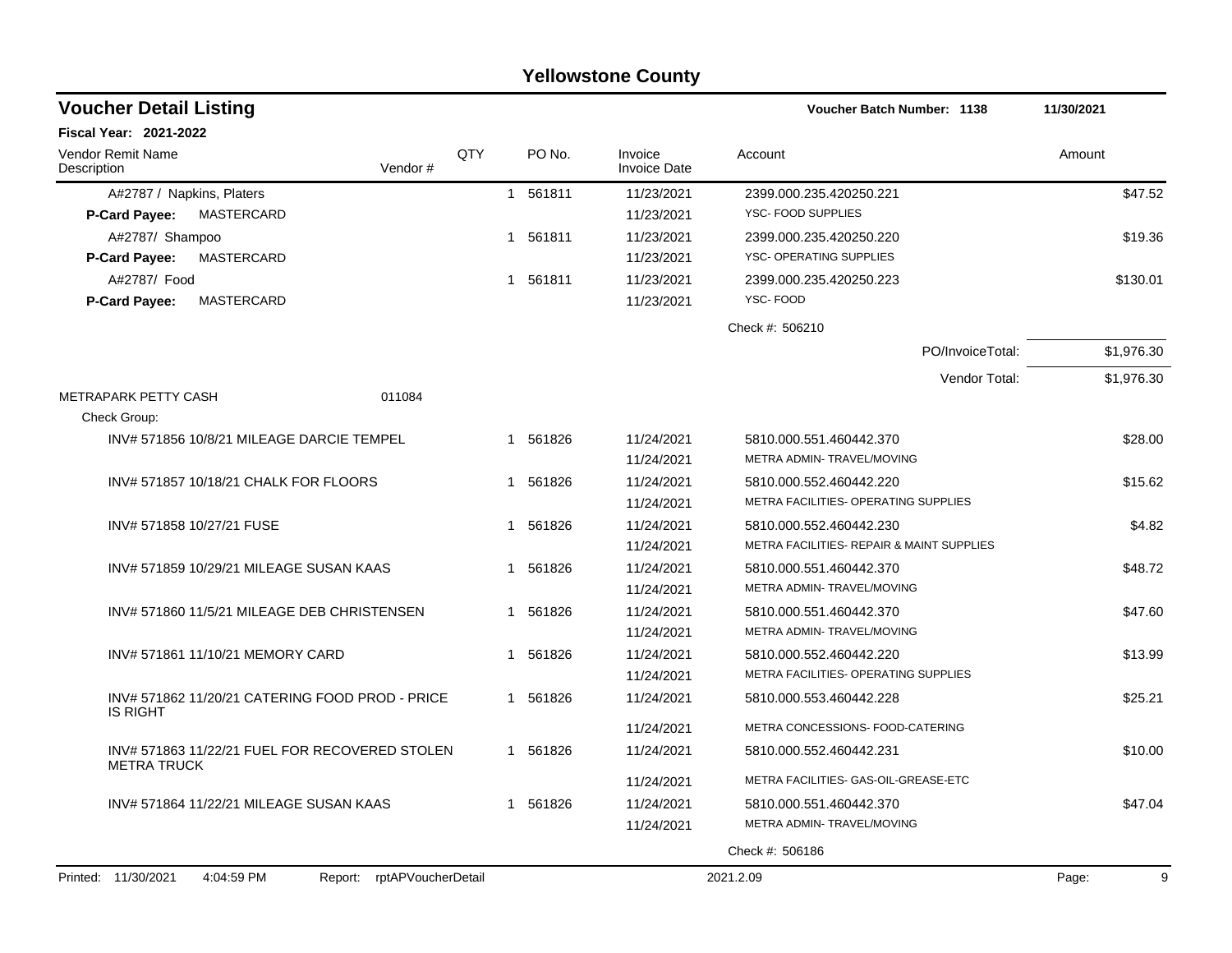| <b>Voucher Detail Listing</b>                        |                               |     |                        |                                | <b>Voucher Batch Number: 1138</b>                        |                  | 11/30/2021  |
|------------------------------------------------------|-------------------------------|-----|------------------------|--------------------------------|----------------------------------------------------------|------------------|-------------|
| <b>Fiscal Year: 2021-2022</b>                        |                               |     |                        |                                |                                                          |                  |             |
| <b>Vendor Remit Name</b><br>Description              | Vendor#                       | QTY | PO No.                 | Invoice<br><b>Invoice Date</b> | Account                                                  |                  | Amount      |
|                                                      |                               |     |                        |                                |                                                          | PO/InvoiceTotal: | \$241.00    |
|                                                      |                               |     |                        |                                |                                                          | Vendor Total:    | \$241.00    |
| MONTANA DAKOTA UTILITIES<br>Check Group:             | 040762                        |     |                        |                                |                                                          |                  |             |
| A#852 190 1000 7 10/20/21 - 11/17/21 / 410 S 26th St |                               |     | 1 561810               | 11/23/2021<br>11/23/2021       | 2399.000.235.420250.344<br>YSC-GAS                       |                  | \$424.50    |
| A#763 190 1000 5 10/20/21 - 11/17/21 / 407 S 27th St |                               |     | 1 561810               | 11/23/2021<br>11/23/2021       | 2399.000.235.420250.344<br>YSC-GAS                       |                  | \$89.91     |
| A#113 190 1000 2 10/20/21 - 11/17/21 / 413 S 27th St |                               |     | 1 561810               | 11/23/2021<br>11/23/2021       | 2399.000.235.420250.344<br>YSC-GAS                       |                  | \$32.68     |
|                                                      |                               |     |                        |                                | Check #: 506187                                          |                  |             |
|                                                      |                               |     |                        |                                |                                                          | PO/InvoiceTotal: | \$547.09    |
| Check Group:                                         |                               |     |                        |                                |                                                          |                  |             |
| A#05449010007/WEED 11/18/21                          |                               |     | 1 561819               | 11/24/2021<br>11/24/2021       | 2140.000.403.431100.340<br><b>WEED- UTILITIES</b>        |                  | \$86.43     |
|                                                      |                               |     |                        |                                | Check #: 506187                                          |                  |             |
|                                                      |                               |     |                        |                                |                                                          | PO/InvoiceTotal: | \$86.43     |
| Check Group:                                         |                               |     |                        |                                |                                                          |                  |             |
| A#59378010009 11/16/21 GAS CHARGES                   |                               |     | 561828<br>1            | 11/24/2021<br>11/24/2021       | 5810.000.552.460442.344<br>METRA FACILITIES- GAS         |                  | \$772.36    |
|                                                      |                               |     |                        |                                | Check #: 506187                                          |                  |             |
|                                                      |                               |     |                        |                                |                                                          | PO/InvoiceTotal: | \$772.36    |
|                                                      |                               |     |                        |                                |                                                          | Vendor Total:    | \$1,405.88  |
| NORTHWESTERN ENERGY                                  | 045035                        |     |                        |                                |                                                          |                  |             |
| Check Group:                                         |                               |     |                        |                                |                                                          |                  |             |
| A# 0256622-2 11/15/21 MONTHLY ELECTRICAL             |                               |     | 561827<br>$\mathbf{1}$ | 11/24/2021<br>11/24/2021       | 5810.000.552.460442.341<br>METRA FACILITIES- ELECTRICITY |                  | \$23,471.77 |
| A# 0659299-2 11/15/21 MONTHLY ELECTRICAL             |                               |     | 1 561827               | 11/24/2021                     | 5810.000.552.460442.341                                  |                  | \$586.26    |
|                                                      |                               |     |                        | 11/24/2021                     | METRA FACILITIES- ELECTRICITY                            |                  |             |
|                                                      |                               |     |                        |                                |                                                          |                  |             |
| Printed: 11/30/2021<br>4:04:59 PM                    | rptAPVoucherDetail<br>Report: |     |                        |                                | 2021.2.09                                                |                  | 10<br>Page: |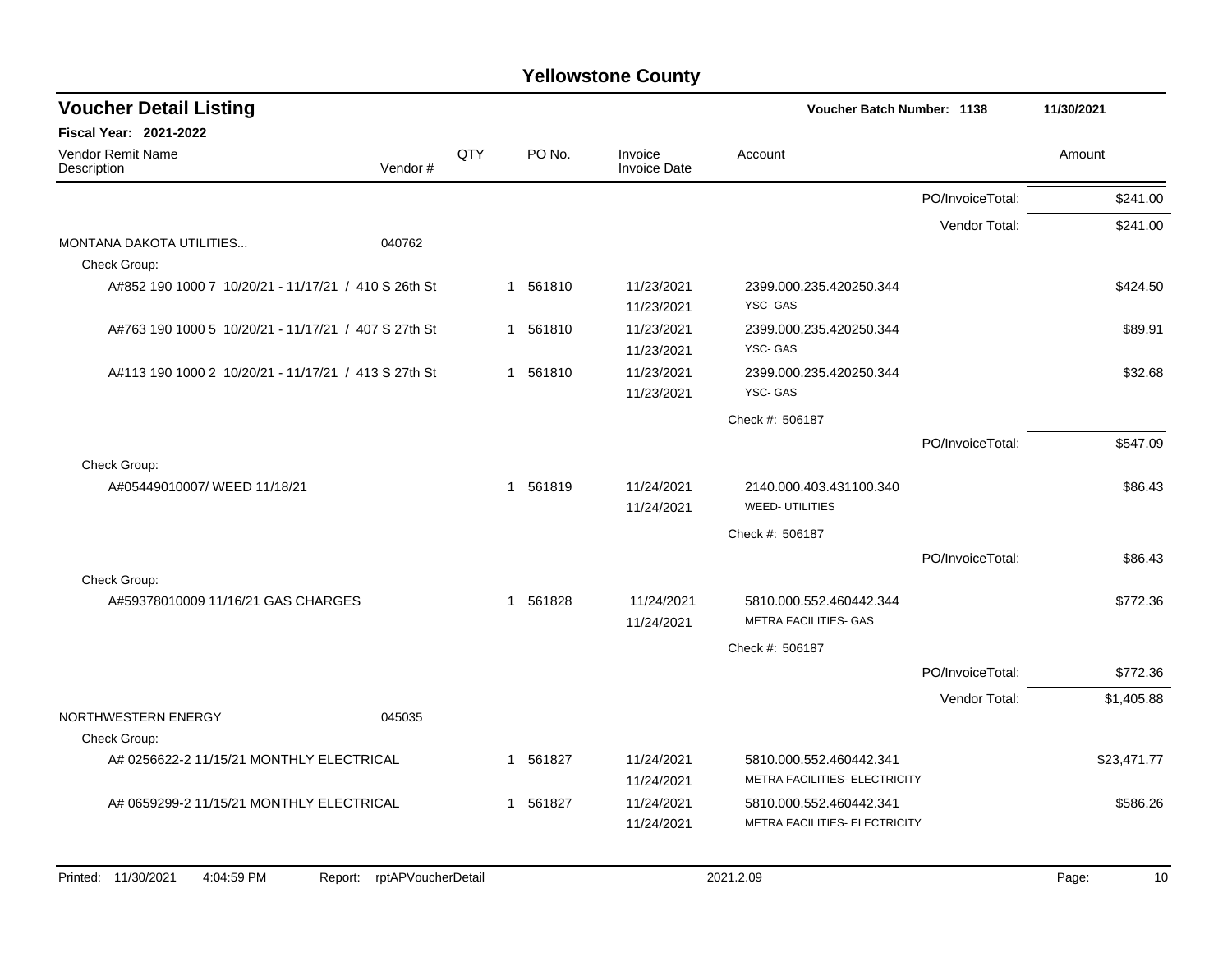|                                                                                                                        |         |     |                        | <b>Yellowstone County</b>      |                                                           |                  |             |
|------------------------------------------------------------------------------------------------------------------------|---------|-----|------------------------|--------------------------------|-----------------------------------------------------------|------------------|-------------|
| <b>Voucher Detail Listing</b>                                                                                          |         |     |                        |                                | Voucher Batch Number: 1138                                |                  | 11/30/2021  |
| Fiscal Year: 2021-2022                                                                                                 |         |     |                        |                                |                                                           |                  |             |
| Vendor Remit Name<br>Description                                                                                       | Vendor# | QTY | PO No.                 | Invoice<br><b>Invoice Date</b> | Account                                                   |                  | Amount      |
| A#0256623-0 11/15/21 MONTHLY ELECTRICAL                                                                                |         |     | 561827<br>$\mathbf{1}$ | 11/24/2021<br>11/24/2021       | 5810.000.552.460442.341<br>METRA FACILITIES- ELECTRICITY  |                  | \$97.55     |
|                                                                                                                        |         |     |                        |                                | Check #: 506188                                           |                  |             |
|                                                                                                                        |         |     |                        |                                |                                                           | PO/InvoiceTotal: | \$24,155.58 |
|                                                                                                                        |         |     |                        |                                |                                                           | Vendor Total:    | \$24,155.58 |
| NUTRIEN AG SOLUTIONS<br>Check Group:                                                                                   |         |     |                        |                                |                                                           |                  |             |
| I#47102723/8 gal Tank Cleaner                                                                                          |         |     | 1 561820               | 11/24/2021<br>11/24/2021       | 2140.000.403.431100.222<br>WEED- CHEM, LAB & MED SUPPLIES |                  | \$128.00    |
|                                                                                                                        |         |     |                        |                                | Check #: 506189                                           |                  |             |
|                                                                                                                        |         |     |                        |                                |                                                           | PO/InvoiceTotal: | \$128.00    |
|                                                                                                                        |         |     |                        |                                |                                                           | Vendor Total:    | \$128.00    |
| PERFORMANCE ENGINEERING, LLC<br>Check Group:                                                                           |         |     |                        |                                |                                                           |                  |             |
| INV# 2019-110-018 11/19/21 2019-110 METRAPARK                                                                          |         |     | 1 561837               | 11/24/2021                     | 5811.000.552.460442.930                                   |                  | \$620.00    |
| <b>CARNIVAL LOT</b>                                                                                                    |         |     |                        | 11/24/2021                     | FACILITIES- LAND IMPROVEMENT                              |                  |             |
|                                                                                                                        |         |     |                        |                                | Check #: 506190                                           |                  |             |
|                                                                                                                        |         |     |                        |                                |                                                           | PO/InvoiceTotal: | \$620.00    |
|                                                                                                                        |         |     |                        |                                |                                                           | Vendor Total:    | \$620.00    |
| PIERCE, ADRIENNE ANNE                                                                                                  |         |     |                        |                                |                                                           |                  |             |
| Check Group:<br><b>Writ DR 18 271</b><br>#21003004 Pierce v. Johnston Ck. #105443 - Hi-Ball<br>Trucking Inc A101-97360 |         |     | 561803<br>$\mathbf{1}$ | 11/22/2021                     | 7151.000.000.021250.000                                   |                  | \$422.22    |
|                                                                                                                        |         |     |                        | 11/22/2021                     | SHERIFF WRITS & NOTICES DUE TO OTHERS                     |                  |             |
|                                                                                                                        |         |     |                        |                                | Check #: 506191                                           |                  |             |
|                                                                                                                        |         |     |                        |                                |                                                           | PO/InvoiceTotal: | \$422.22    |
| Check Group:                                                                                                           |         |     |                        |                                |                                                           |                  |             |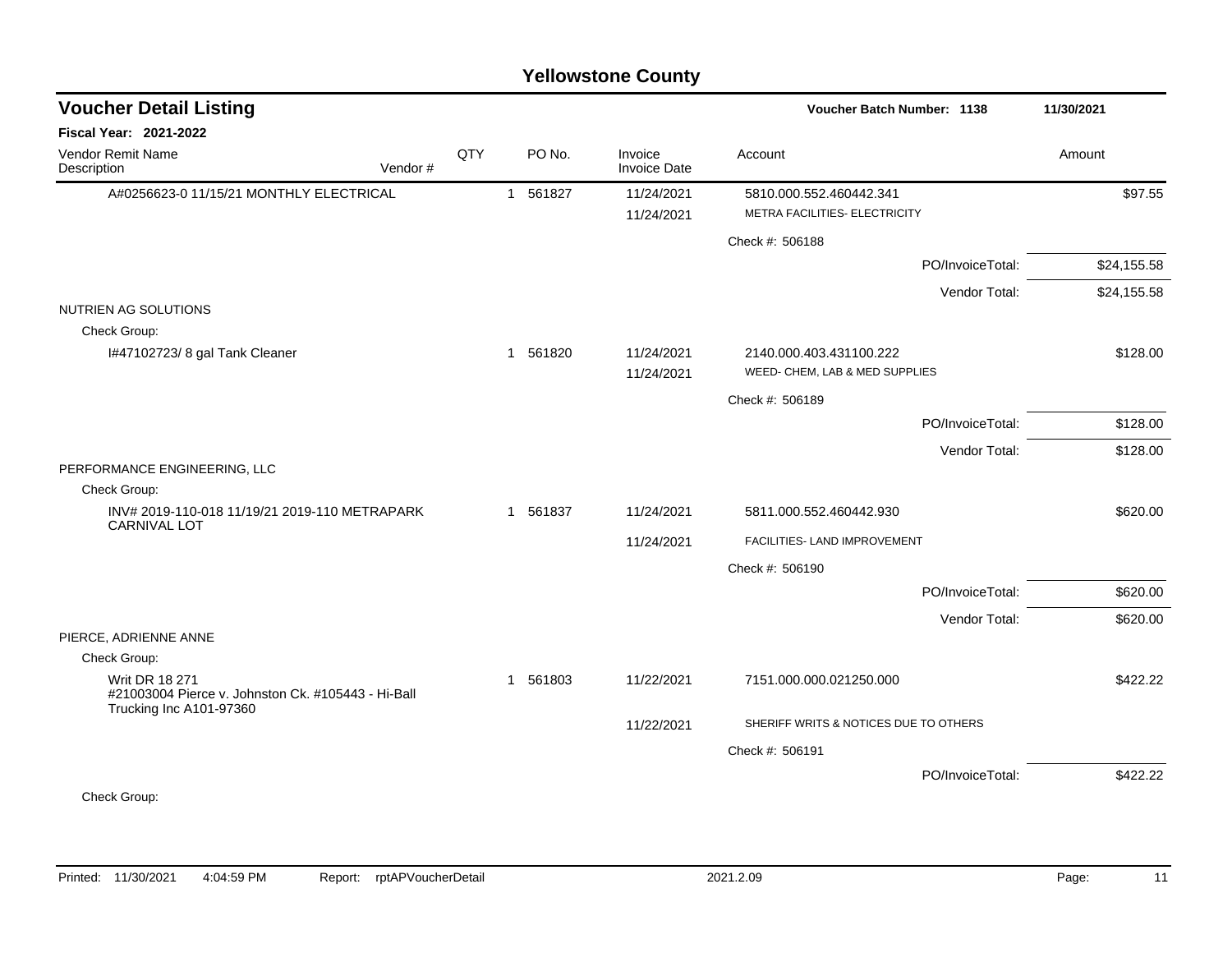| <b>Voucher Detail Listing</b>                                                                          | Voucher Batch Number: 1138 |                        | 11/30/2021                     |                                                                        |             |
|--------------------------------------------------------------------------------------------------------|----------------------------|------------------------|--------------------------------|------------------------------------------------------------------------|-------------|
| <b>Fiscal Year: 2021-2022</b>                                                                          |                            |                        |                                |                                                                        |             |
| <b>Vendor Remit Name</b><br>Vendor#<br>Description                                                     | QTY                        | PO No.                 | Invoice<br><b>Invoice Date</b> | Account                                                                | Amount      |
| <b>Writ DR 18 271</b><br>#21003004 Pierce v. Johnston Ck. #105524 - Hi-Ball<br>Trucking Inc A101-97439 |                            | 1 561838               | 11/24/2021                     | 7151.000.000.021250.000                                                | \$590.17    |
|                                                                                                        |                            |                        | 11/24/2021                     | SHERIFF WRITS & NOTICES DUE TO OTHERS                                  |             |
|                                                                                                        |                            |                        |                                | Check #: 506191                                                        |             |
|                                                                                                        |                            |                        |                                | PO/InvoiceTotal:                                                       | \$590.17    |
|                                                                                                        |                            |                        |                                | Vendor Total:                                                          | \$1,012.39  |
| PUBLIC UTILITIES<br>005150<br>Check Group:                                                             |                            |                        |                                |                                                                        |             |
| A#111177 11/18/2021 MONTHLY WATER & SEWER                                                              |                            | 561824<br>$\mathbf{1}$ | 11/24/2021<br>11/24/2021       | 5810.000.552.460442.342<br>METRA FACILITIES- WATER/LANDFILL            | \$6,138.90  |
|                                                                                                        |                            |                        |                                | Check #: 506192                                                        |             |
|                                                                                                        |                            |                        |                                | PO/InvoiceTotal:                                                       | \$6,138.90  |
|                                                                                                        |                            |                        |                                | Vendor Total:                                                          | \$6,138.90  |
| RIMROCK STAGEHAND INC<br>Check Group:                                                                  |                            |                        |                                |                                                                        |             |
| INV# 202508 11/18/21 CHANGE AIR FILTERS IN METRA                                                       |                            | 1 561830               | 11/24/2021<br>11/24/2021       | 5810.000.552.460442.398<br>METRA FACILITIES- VARIABLE CONTRACT SERVICE | \$444.60    |
|                                                                                                        |                            |                        |                                | Check #: 506193                                                        |             |
|                                                                                                        |                            |                        |                                | PO/InvoiceTotal:                                                       | \$444.60    |
|                                                                                                        |                            |                        |                                | Vendor Total:                                                          | \$444.60    |
| ROCKY MOUNTAIN BANK                                                                                    |                            |                        |                                |                                                                        |             |
| Check Group:                                                                                           |                            |                        |                                |                                                                        |             |
| I#5139401135; Principal 12/2021                                                                        |                            | 1 561813               | 11/23/2021                     | 7218.000.719.420400.610                                                | \$2,948.70  |
|                                                                                                        |                            |                        | 11/23/2021                     | BLUE CREEK FIRE SERV AREA- PRINCIPAL                                   |             |
| I#5139401135; Interest 12/2021                                                                         |                            | 1 561813               | 11/23/2021                     | 7218.000.719.420400.620<br>BLUE CREEK FIRE SERV AREA- INTEREST         | \$239.30    |
|                                                                                                        |                            |                        | 11/23/2021                     |                                                                        |             |
|                                                                                                        |                            |                        |                                | Check #: 506194                                                        |             |
|                                                                                                        |                            |                        |                                | PO/InvoiceTotal:                                                       | \$3,188.00  |
|                                                                                                        |                            |                        |                                | Vendor Total:                                                          | \$3,188.00  |
| 4:04:59 PM<br>Printed: 11/30/2021<br>rptAPVoucherDetail<br>Report:                                     |                            |                        |                                | 2021.2.09                                                              | 12<br>Page: |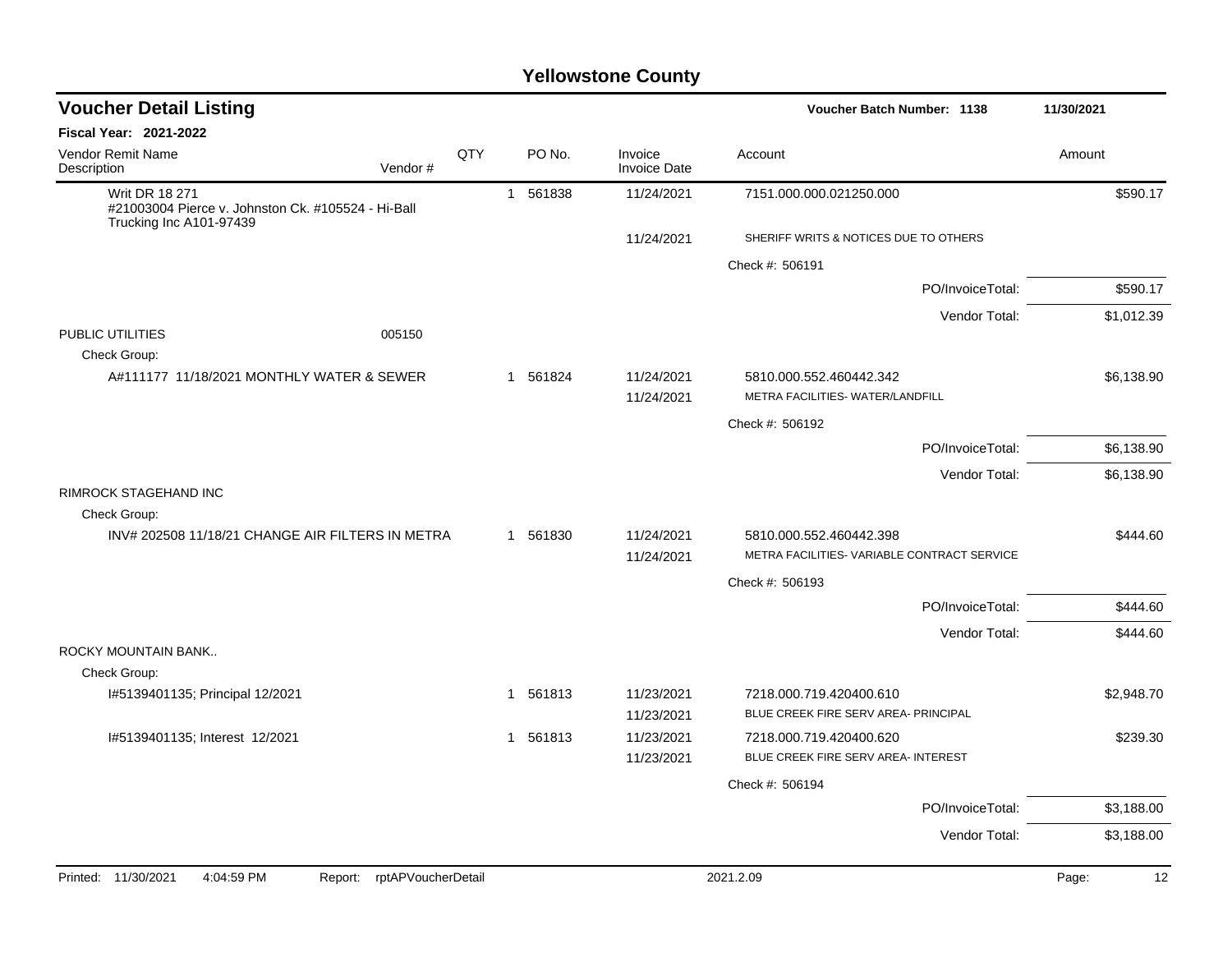| <b>Voucher Detail Listing</b>                                   |     |          | Voucher Batch Number: 1138     | 11/30/2021                                               |             |
|-----------------------------------------------------------------|-----|----------|--------------------------------|----------------------------------------------------------|-------------|
| Fiscal Year: 2021-2022                                          |     |          |                                |                                                          |             |
| Vendor Remit Name<br>Vendor#<br>Description                     | QTY | PO No.   | Invoice<br><b>Invoice Date</b> | Account                                                  | Amount      |
| SHERMAN, SUSAN<br>046057                                        |     |          |                                |                                                          |             |
| Check Group:                                                    |     |          |                                |                                                          |             |
| BFLW REPL CK #480590 PO#530704 (ELECTION<br>JUDGE)              |     | 1 561818 | 11/24/2021                     | 7915.000.000.020110.000                                  | \$135.00    |
|                                                                 |     |          | 11/24/2021                     | OLD WARRANTS - WARRANTS PAYABLE                          |             |
|                                                                 |     |          |                                | Check #: 506195                                          |             |
|                                                                 |     |          |                                | PO/InvoiceTotal:                                         | \$135.00    |
|                                                                 |     |          |                                | Vendor Total:                                            | \$135.00    |
| SMITH FUNERAL CHAPEL<br>005690                                  |     |          |                                |                                                          |             |
| Check Group:                                                    |     |          |                                |                                                          |             |
| VA BURIAL BENEFIT RICHARD A TAYLOR 10/23/21                     |     | 1 561780 | 11/22/2021<br>11/22/2021       | 1000.000.199.450200.396<br>MISC- FUNERAL EXPENSE/BURIALS | \$250.00    |
|                                                                 |     |          |                                | Check #: 506196                                          |             |
|                                                                 |     |          |                                | PO/InvoiceTotal:                                         | \$250.00    |
|                                                                 |     |          |                                | Vendor Total:                                            | \$250.00    |
| SMITH, DAVID J                                                  |     |          |                                |                                                          |             |
| Check Group:                                                    |     |          |                                |                                                          |             |
| D05248 Refund TY 2021                                           |     | 1 561795 | 11/22/2021                     | 7920.000.000.021100.000                                  | \$5.92      |
|                                                                 |     |          | 11/22/2021                     | REFUND REVOLVING DUE TO OTHER FUNDS                      |             |
|                                                                 |     |          |                                | Check #: 506197                                          |             |
|                                                                 |     |          |                                | PO/InvoiceTotal:                                         | \$5.92      |
|                                                                 |     |          |                                | Vendor Total:                                            | \$5.92      |
| SOFTWARE HOUSE INTERNATIONAL INC                                |     |          |                                |                                                          |             |
| Check Group:<br>I# B14351562; AZURE Overages SEPT 2021          |     | 1 561801 | 11/22/2021                     | 6060.000.608.500800.368                                  | \$6,389.16  |
|                                                                 |     |          | 11/22/2021                     | TECHNOLOGY- SOFTWARE/HARDWARE MAINT                      |             |
|                                                                 |     |          |                                | Check #: 506198                                          |             |
|                                                                 |     |          |                                | PO/InvoiceTotal:                                         | \$6,389.16  |
|                                                                 |     |          |                                | Vendor Total:                                            | \$6,389.16  |
| STARPLEX CORPORATION<br>042999                                  |     |          |                                |                                                          |             |
| 4:04:59 PM<br>Report: rptAPVoucherDetail<br>Printed: 11/30/2021 |     |          |                                | 2021.2.09                                                | 13<br>Page: |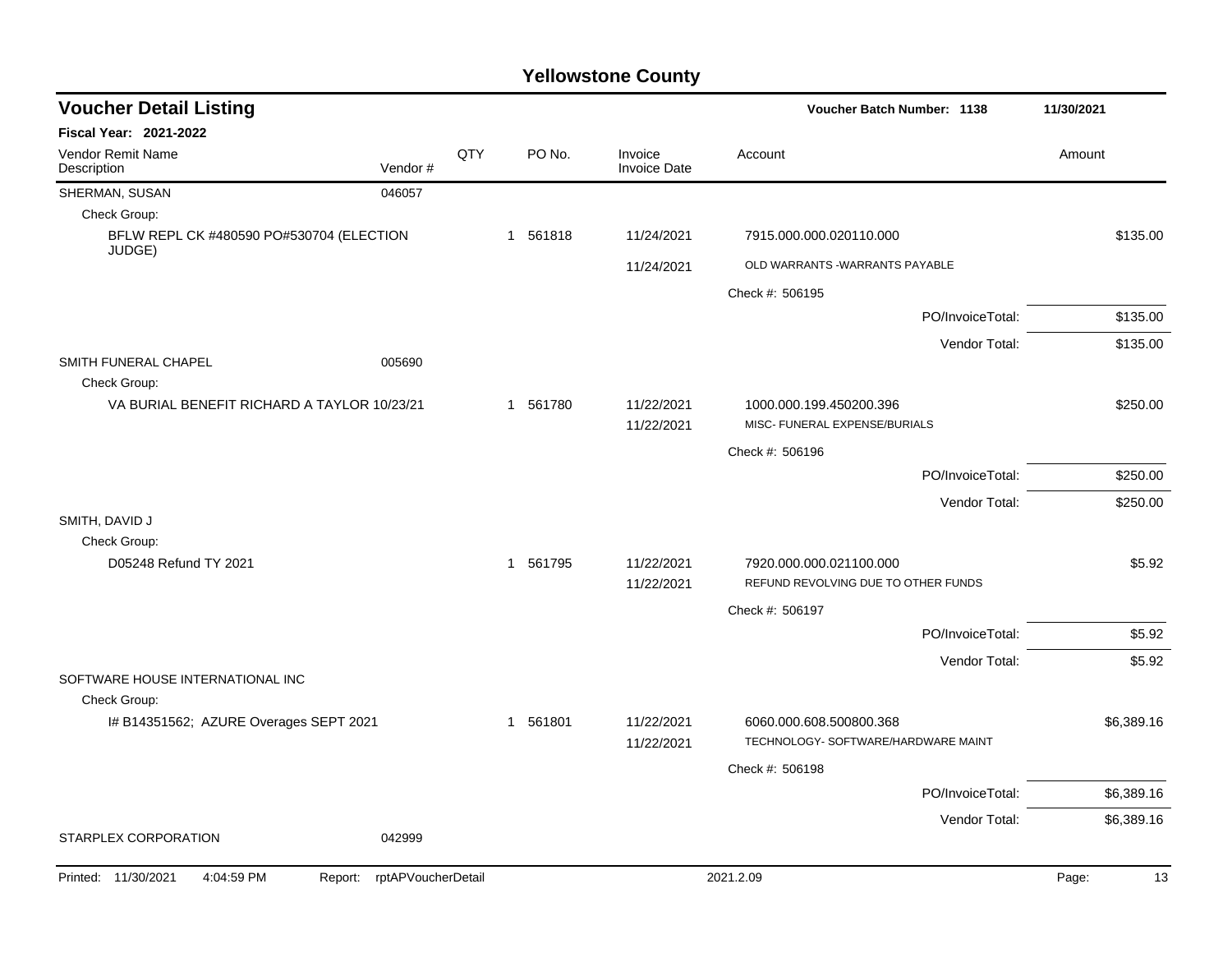| <b>Voucher Detail Listing</b>                                                                            |         |     |          |                                          |                          | Voucher Batch Number: 1138          | 11/30/2021 |
|----------------------------------------------------------------------------------------------------------|---------|-----|----------|------------------------------------------|--------------------------|-------------------------------------|------------|
| <b>Fiscal Year: 2021-2022</b>                                                                            |         |     |          |                                          |                          |                                     |            |
| Vendor Remit Name<br>Description                                                                         | Vendor# | QTY |          | PO No.<br>Invoice<br><b>Invoice Date</b> | Account                  |                                     | Amount     |
| Check Group:                                                                                             |         |     |          |                                          |                          |                                     |            |
| INV# 51239 11/22/21 RESCUED & RECLAIMED<br>CHRISTMAS EVENT CLEAN                                         |         |     | 1 561829 | 11/24/2021                               | 5810.000.554.460442.367  |                                     | \$336.80   |
|                                                                                                          |         |     |          | 11/24/2021                               | METRA EVENTS- JANITORIAL |                                     |            |
|                                                                                                          |         |     |          |                                          | Check #: 506199          |                                     |            |
|                                                                                                          |         |     |          |                                          |                          | PO/InvoiceTotal:                    | \$336.80   |
|                                                                                                          |         |     |          |                                          |                          | Vendor Total:                       | \$336.80   |
| SVEE, RODNEY                                                                                             |         |     |          |                                          |                          |                                     |            |
| Check Group:                                                                                             |         |     |          |                                          |                          |                                     |            |
| Dec 2021 - Prof Contract Rodney Svee                                                                     |         |     | 1 561685 | 11/18/2021<br>11/18/2021                 | 1000.000.113.410540.398  | TREASURER-VARIABLE CONTRACT SERVICE | \$1,000.00 |
|                                                                                                          |         |     |          |                                          | Check #: 506200          |                                     |            |
|                                                                                                          |         |     |          |                                          |                          | PO/InvoiceTotal:                    | \$1,000.00 |
|                                                                                                          |         |     |          |                                          |                          | Vendor Total:                       | \$1,000.00 |
| SYSCO FOOD SERVICES OF MT                                                                                | 002390  |     |          |                                          |                          |                                     |            |
| Check Group:<br>INV#343529103 11/17/21 FOOD PRODUCT FOR<br><b>MANNHEIM &amp; PRICE IS RIGHT CATERING</b> |         |     | 1 561823 | 11/24/2021                               | 5810.000.553.460442.228  |                                     | \$960.30   |
|                                                                                                          |         |     |          |                                          |                          | METRA CONCESSIONS- FOOD-CATERING    |            |
|                                                                                                          |         |     |          | 11/24/2021                               |                          |                                     |            |
|                                                                                                          |         |     |          |                                          | Check #: 506201          |                                     |            |
|                                                                                                          |         |     |          |                                          |                          | PO/InvoiceTotal:                    | \$960.30   |
| <b>THOMSON REUTERS WEST</b>                                                                              | 048071  |     |          |                                          |                          | Vendor Total:                       | \$960.30   |
| Check Group:                                                                                             |         |     |          |                                          |                          |                                     |            |
| A#1000321144 I#845261010 October - Criminal                                                              |         |     | 1 561817 | 11/24/2021                               | 2301.000.122.411100.537  |                                     | \$2,071.03 |
|                                                                                                          |         |     |          | 11/24/2021                               |                          | ATTORNEY- LEGAL RESEARCH SERVICES   |            |
| A#1000321144 I#845261010 October - Criminal - H.C.                                                       |         |     | 1 561817 | 11/24/2021                               | 2301.000.122.411100.537  |                                     | \$25.00    |
| ancillary                                                                                                |         |     |          | 11/24/2021                               |                          | ATTORNEY- LEGAL RESEARCH SERVICES   |            |
| A#1000321144 I#845261010 October - Civil                                                                 |         |     | 1 561817 | 11/24/2021                               | 2190.000.429.510333.537  |                                     | \$318.62   |
|                                                                                                          |         |     |          | 11/24/2021                               |                          | INSUR ADMIN- LEGAL RESEARCH         |            |
|                                                                                                          |         |     |          |                                          |                          |                                     |            |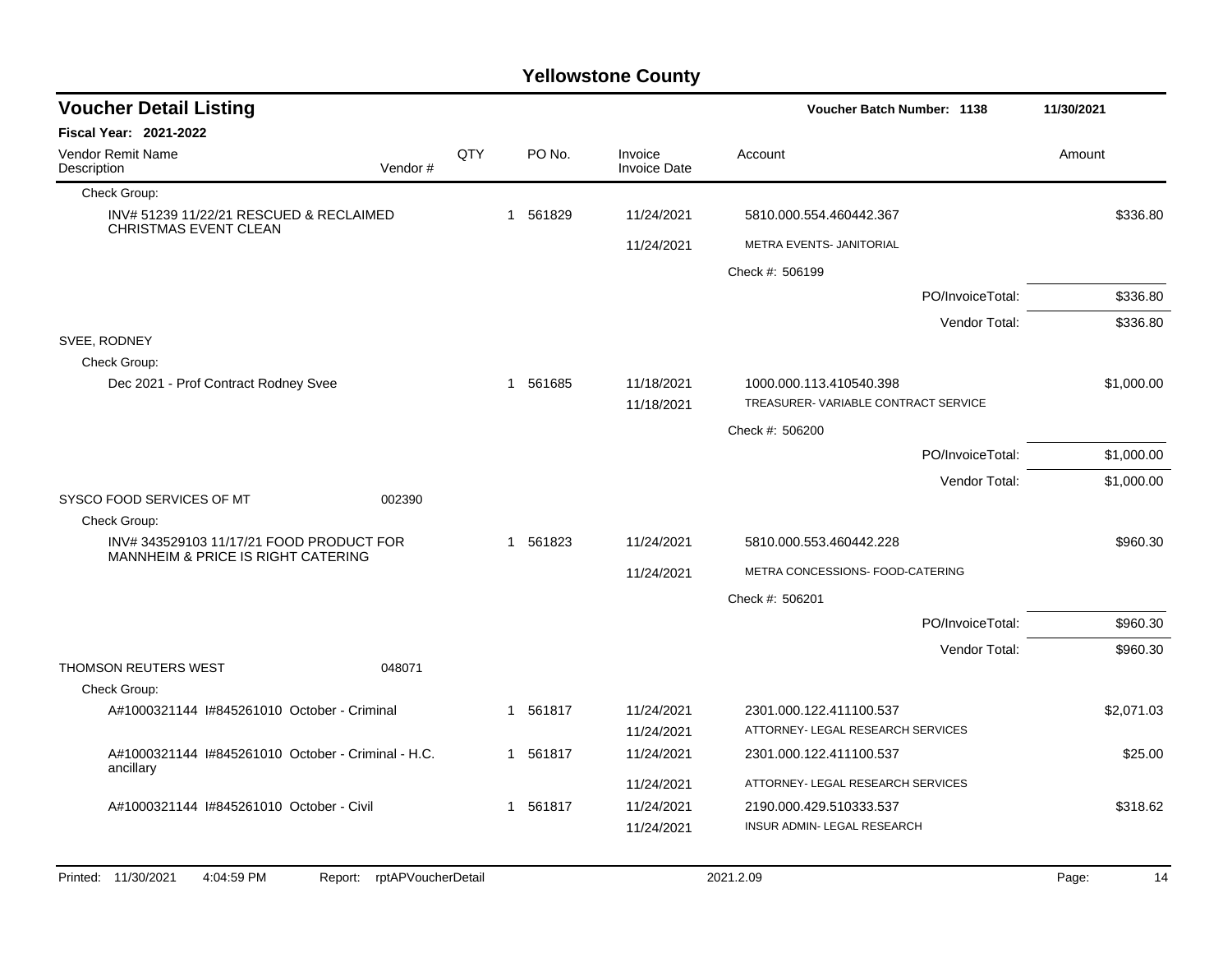### A#1000321145 I#845261012 October - CLEAR Access 1 561817 11/24/2021 2301.000.122.411100.537 \$336.41 11/24/2021 ATTORNEY- LEGAL RESEARCH SERVICES Check #: 506202 PO/InvoiceTotal: \$2,751.06 Vendor Total: \$2,751.06 THURSTON, SHARON NILE Check Group: A03721 Refund TY2021 1 1 561796 11/22/2021 7920.000.000.021100.000 1 564.52 11/22/2021 REFUND REVOLVING DUE TO OTHER FUNDS Check #: 506203 PO/InvoiceTotal: \$264.52 Vendor Total: \$264.52 WEST PROPERTIES Check Group: Extension Office Rent DEC 2021 1 561814 11/23/2021 2290.000.410.450400.530 32.400.00 11/23/2021 EXTENSION - RENT/LEASE Check #: 506204 PO/InvoiceTotal: \$2,400.00 Vendor Total: \$2,400.00 WILKERSON & WILKERSON Check Group: Writ DV 21 0529 #21002485 RMRS Inc. v. Griffin Ck. #2879 - Nina's Daycare A101-97402 1 561804 11/22/2021 7151.000.000.021250.000 \$208.11 11/22/2021 SHERIFF WRITS & NOTICES DUE TO OTHERS Check #: 506205 PO/InvoiceTotal: \$208.11 Vendor Total: \$208.11 YELLOWSTONE ELECTRIC CO 006665 Check Group: **Voucher Batch Number: Yellowstone County** Vendor Remit Name **Description Voucher Detail Listing Fiscal Year: 2021-2022 1138 11/30/2021** PO No. Invoice Account Amount Amount Amount Amount Vendor # **QTY** Invoice Date